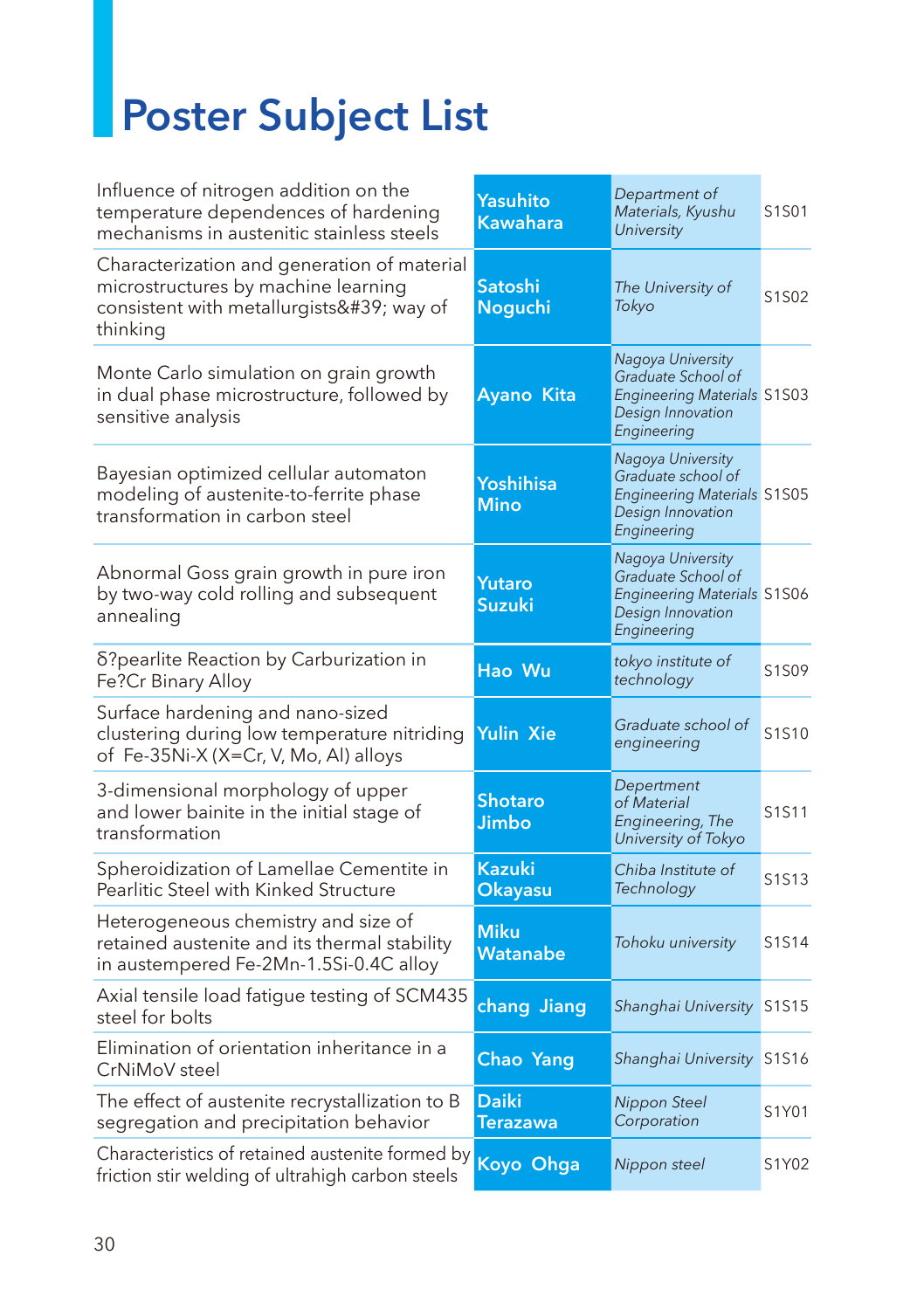| Martensitic transformation induced by<br>electro-chemical polishing in metastable<br>austenitic stainless steel                                                                                             | Hojun Gwon                      | <b>POSTECH</b>                                                                               | S1Y03 |
|-------------------------------------------------------------------------------------------------------------------------------------------------------------------------------------------------------------|---------------------------------|----------------------------------------------------------------------------------------------|-------|
| Fracture toughness prediction model for<br>TiN-ferrite steels                                                                                                                                               | Yosuke<br>Nonaka                | Nippon Steel<br>Corporation                                                                  | S1Y04 |
| Abnormal grain growth in martensitic steel                                                                                                                                                                  | Delphic Chen                    | China Steel<br>Corporation                                                                   | S1Y05 |
| The effect of precipitate size on magnetic<br>properties of non-oriented electrical steels                                                                                                                  | Po-Yu Chen                      | Iron and Steel<br>Research &<br>Development<br>Department, China<br><b>Steel Corporation</b> | S1Y06 |
| The influence of pre-plating on the LME<br>phenomenon of advanced high strength<br>steel                                                                                                                    | <b>Xue Bai</b>                  | Shougang Research<br>Institute of<br>Technology                                              | S1Y07 |
| First-principles study on the P-induced<br>embrittlement and de-embrittling effect of<br>B and C in ferritic steels                                                                                         | <b>Jingliang</b><br><b>Wang</b> | University of Science<br>and Technology<br>Beijing                                           | S1Y08 |
| Microstructure evolution of heat affected<br>zone in submerged arc welding and laser<br>hybrid welding of 690MPa high strength<br>steel and its relationship with ductile-brittle<br>transition temperature | <b>Xuelin Wang</b>              | University of Science<br>and Technology<br>Beijing                                           | S1Y09 |
| Effect of Nb and Mo on the morphorogy of<br>lath martensite                                                                                                                                                 | Yuzo<br>Kawamoto                | Nippon Steel                                                                                 | S1Y10 |
| A comparative study on intrinsic mobility<br>of incoherent and semicoherent interfaces<br>during the austenite to ferrite transformation                                                                    | Haokai Dong                     | South China<br>University of<br>Technology                                                   | S1Y13 |
| Molecular Dynamics Approaches for<br>Migrating Boundary Induced Plasticity of<br>Iron                                                                                                                       | <b>Simoon Sung</b>              | <b>Seoul National</b><br>University                                                          | S2S01 |
| Computational approach for predicting<br>anisotropy and formability of thermo-<br>mechanically processed steel sheet in terms<br>of texture control                                                         | <b>Kyung</b><br>Mun Min         | <b>Seoul National</b><br>University                                                          | S2S02 |
| Bake hardening behavior accompanying<br>yield point phenomenon in low carbon<br>steel                                                                                                                       | Woojin Cho                      | Department of<br>Materials Science and<br>Engineering, Seoul<br><b>National University</b>   | S2S05 |
| Computer-aided estimation of plastic<br>properties using instrumented indentation test                                                                                                                      | Ta-Te Chen                      | National Institute for<br><b>Materials Science</b>                                           | S2S06 |
| Relationship between hall-petch coefficient<br>and grain boundary segregation of carbon<br>and nitrogen in ferritic steel                                                                                   | Yuxiong Zhou                    | Kyushu University                                                                            | S2S07 |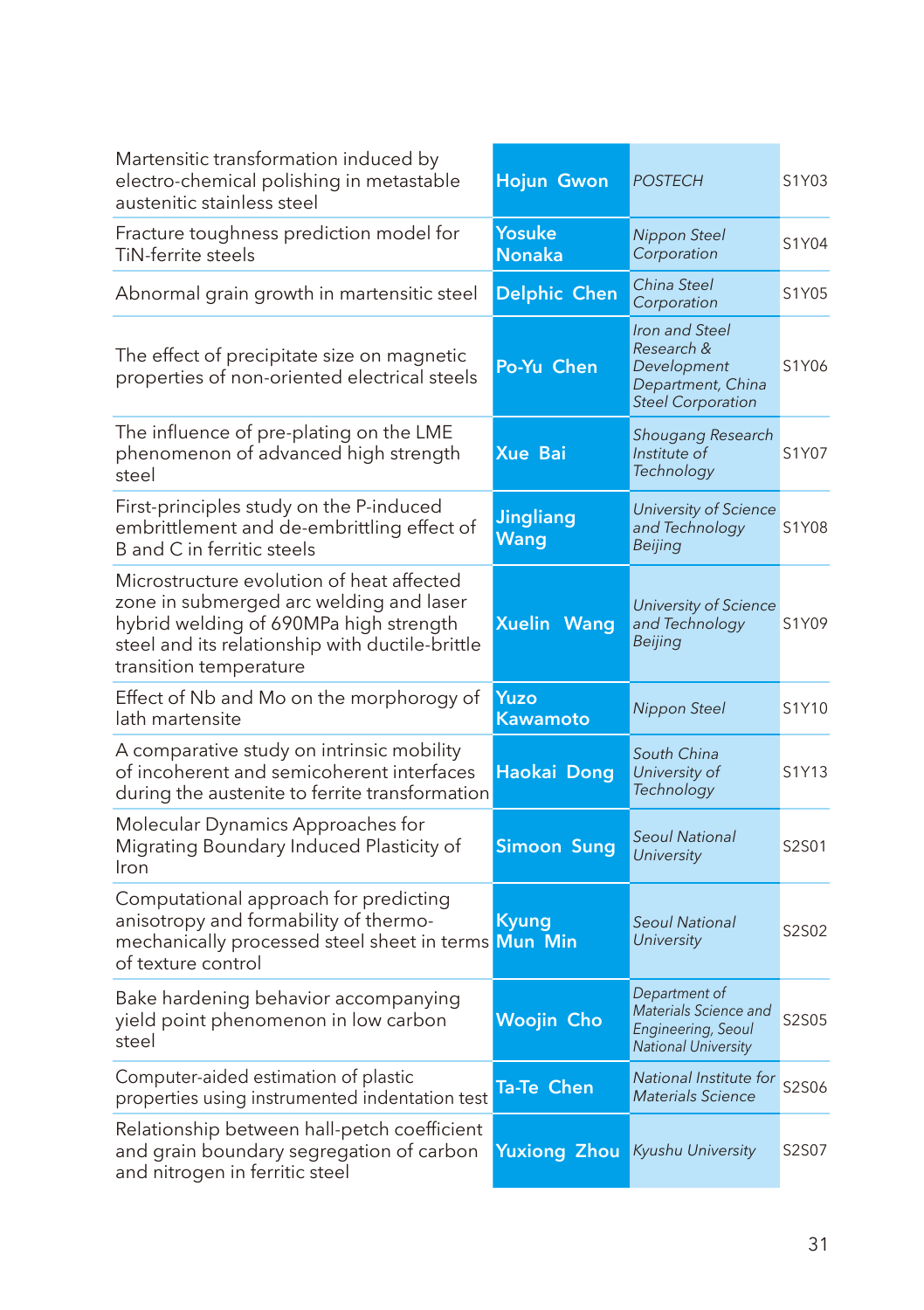| Numerical study on the effect of interfacial<br>energy on the interfacial strength and work<br>of adhesion of bcc-Fe tilt interfaces       | <b>Sien Liu</b>            | Department<br>of Materials<br>Engineering, The<br>University of Tokyo                                              | S2S08 |
|--------------------------------------------------------------------------------------------------------------------------------------------|----------------------------|--------------------------------------------------------------------------------------------------------------------|-------|
| Nanomechanical Analysis of SUS304L<br>Stainless Steel with Bimodal Distribution in<br>Grain Size                                           | viola paul                 | Kyushu University,<br>National Institute for<br>Materials Science<br>(NIMS)                                        | S2S09 |
| Grain refinement strengthening in Si-C<br>combined added ferritic steel                                                                    | <b>Tianze Ma</b>           | Kyushu university                                                                                                  | S2S10 |
| Microstructure and Mechanical Properties<br>of Resistance Spot Welding Joints Between<br>Two Hot Stamping Boron Steels and<br>DP1180 steel | Chao Lin                   | Chao Lin                                                                                                           | S2S11 |
| Deformation behaviors and fracture<br>mechanism in medium Mn forged steels                                                                 | Tinghui Man                | Shanghai University S2S13                                                                                          |       |
| Mechanical behavior of Si-alloyed interstitial<br>free steels investigated by pop-in analysis<br>during nanoindentation                    | Ryota Hamana               | Toyohashi University<br>of Technology                                                                              | S2S14 |
| Effect of aging temperature on<br>microstructure and mechanical properties<br>of microalloyed steel for cold heading bolt                  | bo Zi WANG                 | Shanghai university                                                                                                | S2S15 |
| Deformation behaviour of two different<br>types of medium carbon bainitic steel<br>designed by Sparse Mixed Regression<br>Model (SMRM)     | Elango<br><b>Chandiran</b> | Light-weight<br>Metallic Materials<br>Group, Research<br>Center for Structural<br>Materials (RCSM),<br>NIMS, Japan | S2Y01 |
| Hydrogen Absorption Behavior and<br>Absorbed Hydrogen Trapping Sites in<br><b>Rolling Contact Fatigue</b>                                  | <b>Miyuri</b><br>Kameya    | Nippon Steel<br>Corporation                                                                                        | S2Y02 |
| Exploration of optimal microstructure for<br>improving strength and ductility of dual-<br>phase steels                                     | Takayuki<br>Shiraiwa       | The University of<br>Tokyo                                                                                         | S2Y03 |
| Atomistic calculations of the interaction<br>between screw dislocations and symmetric<br>tilt grain boundaries in iron                     | Chiharu Kura               | <b>Applied Phisics</b><br>Research<br>Laboratory,<br>Technical<br>Development<br>Group                             | S2Y04 |
| Effect of hardenability on anisotropic<br>deformation of cylinder of steel in<br>carburized quenching process                              | <b>Haruka</b><br>Yoshida   | Nippon Steel<br>Corporation                                                                                        | S2Y05 |
| Micromechanical investigation of ductile<br>void nucleation in dual-phase steels with<br>varying microstructure                            | <b>Fabien Briffod</b>      | The University of<br>Tokyo                                                                                         | S2Y06 |
| Evaluation of residual stress on circular<br>punched end-face and its validity                                                             | Yuji Sakiyama              | Nippon Steel<br>Corporation                                                                                        | S2Y07 |